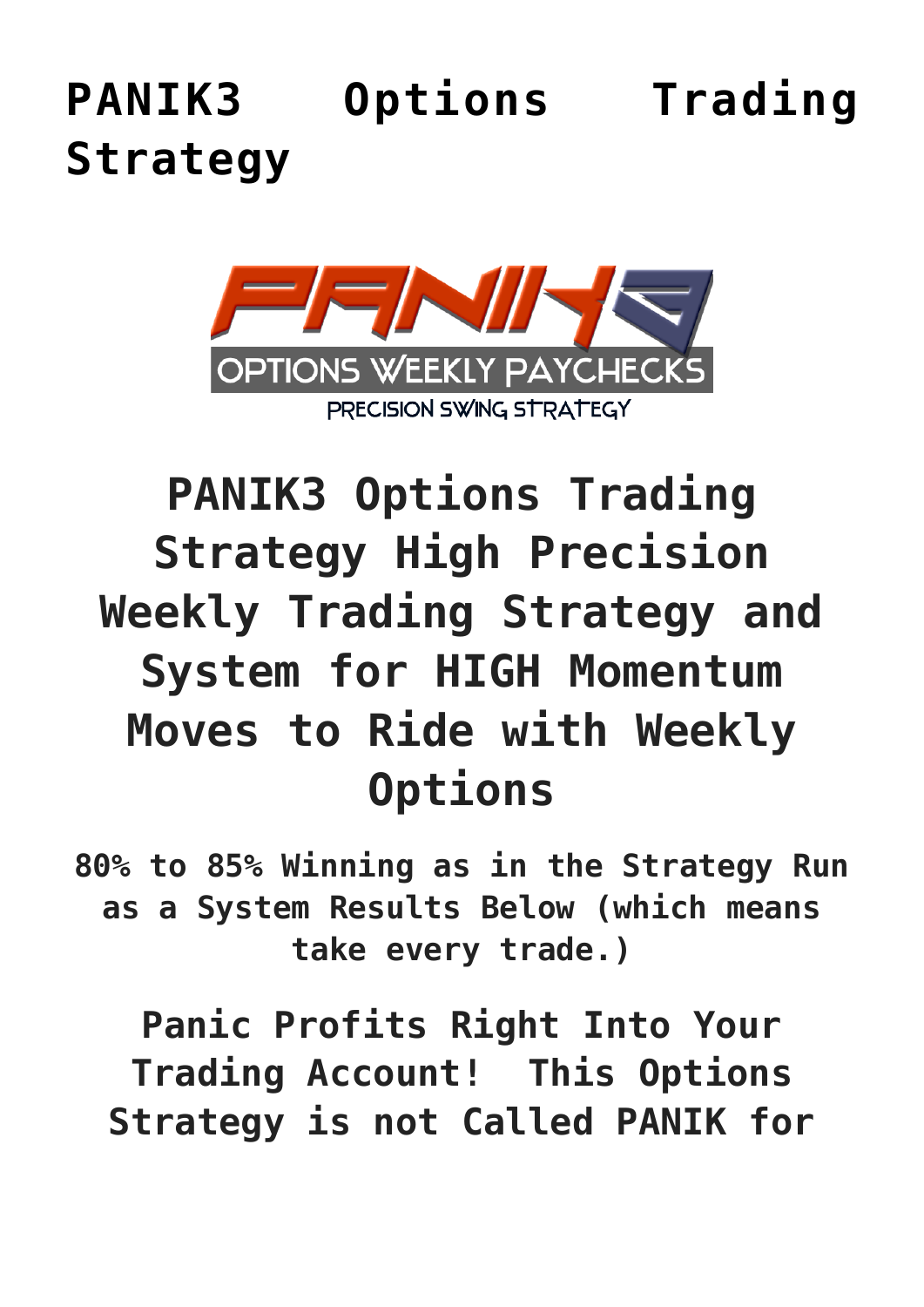# **Nothing!**

Panic Momentum trading is Arguably the MOST Profitable Way to Trade with Options Especially if You Focus on Only Trading That Way.

 This is option strategy is a must-have. You should always be doing this strategy! Not doing the strategy is like making a large withdraw from the bank, going down to the beach, walking out 20 feet into the water, don't been all your cash in the ocean! The waste of money by not doing this strategy!

Learn How to "Crush It" in Your Options Trading with this Powerful High Momentum Options Trading Strategy: Register for Details

### **This is an Options Trading Strategy that Can Pay for Itself Many Times Over and Decades to Come.**

Enjoy trading a strategy that has worked for decades and should always work into the future.

#### **Features**

- Highly accurate pinpoint strategy
- Momentum burst that usually has excellent follow through in price action
- Carries over night for a couple to a few day trade on average
- Trades in just a few minutes a night with the use of contention orders

## **Benefits**

Adding get another ultra powerful trading weapon to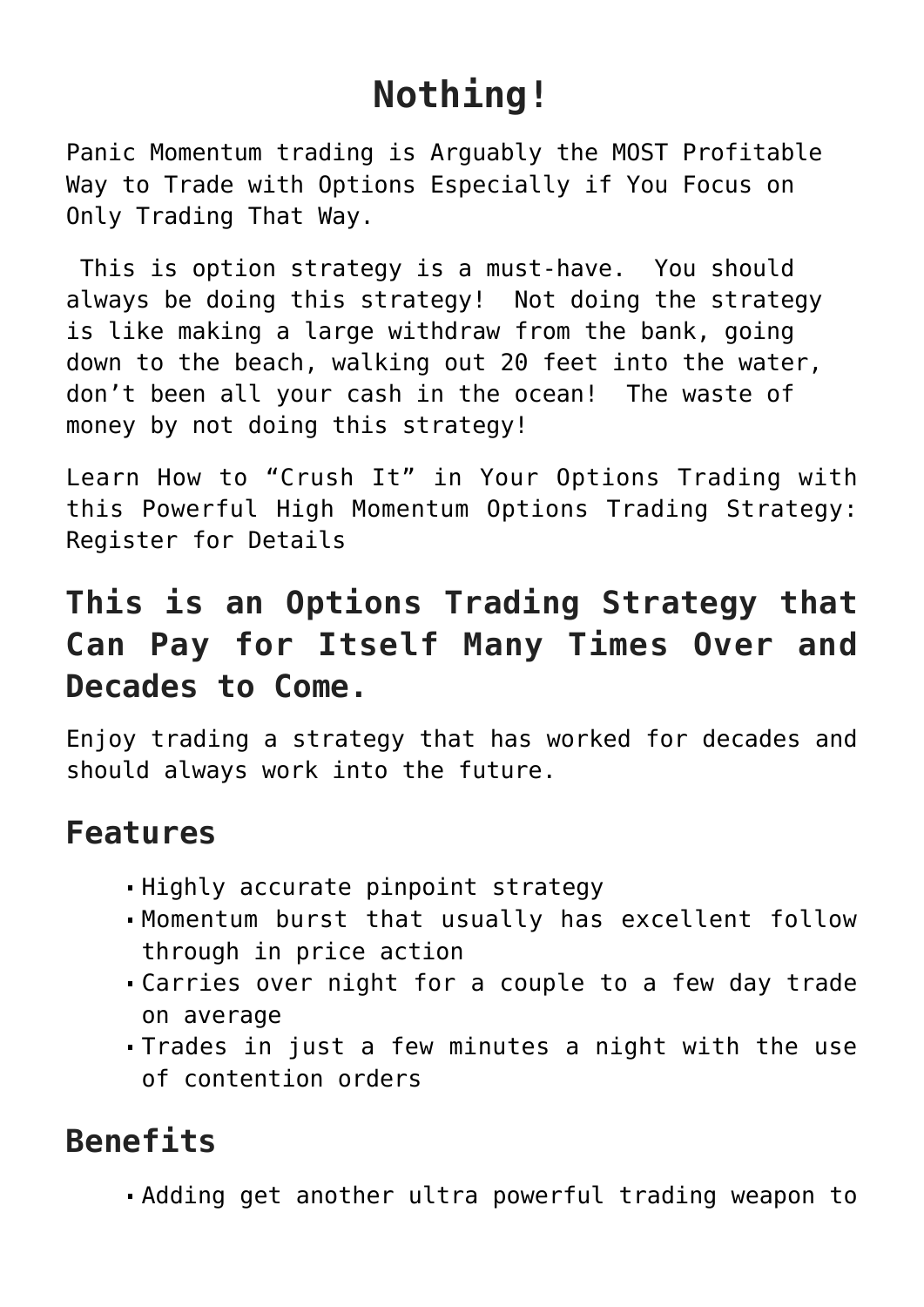your options trading arsenal

- Every time you see one of these strategy setups you'll feel like having a mini party
- Flexible application across most stocks, indices and ETFs



PANIK3 Options Trading Strategy is a video-based home study course and teaches you how to train the strategy. You can traded anytime you want and on any stock you want. You can lineup the most optimal options for the biggest bang for your buck. You will have endless streams of opportunity with this strategy. This is definitely a must-have.

### **Check out the PANIK3 Options Strategy performance samples below.**

There is no reason why you, we or anyone shouldn't be doing PANIK3 options strategy at all times. (and this is from over 20 years of observation!). This strategy is so fundamental to human nature in the markets it's one of the closest things to "easy money" in the markets.

Here with AAPL and NFLX we just ran the strategy for a year as a system taking all trade setups as they occurred. There was no picking and choosing.

Now AAPL was counted in post 7:1 split prices. Options have gotten much cheaper on AAPL and AAPL moves much slower with it's new, fat, 7 fold greater float.

Once you get this strategy you'll be able to see that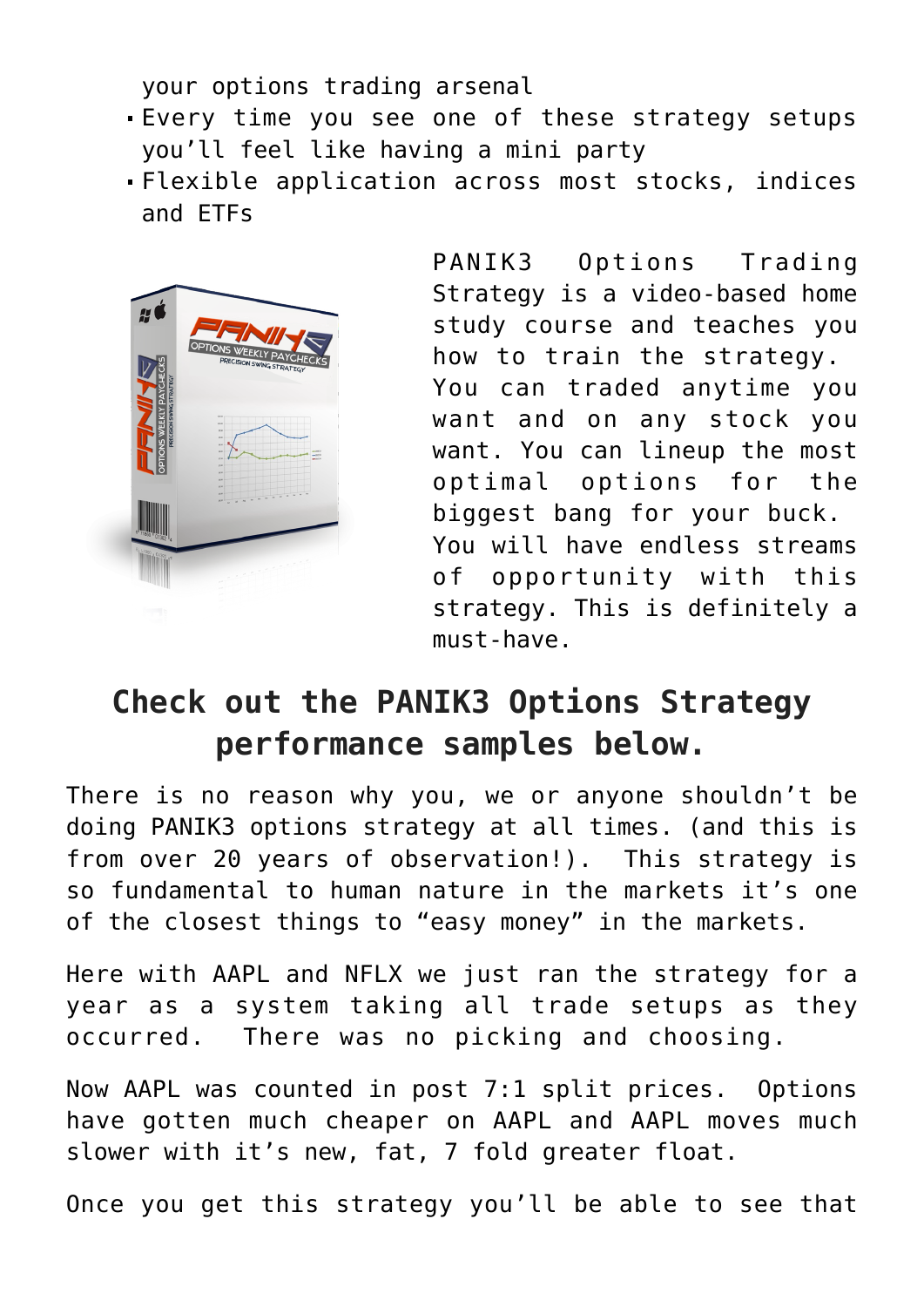these are ALL the exact trade setups with none left out. This strategy is a great add on to any system and takes only a few minutes to trade. We trade the day bars and use contingent orders to automatically get us in and out during the trading day. Opportunities usually show up about once per month on average.

|                       | 6.18<br>$239.04$ Total ~ 105 |
|-----------------------|------------------------------|
|                       | 95.88                        |
|                       | 12.08                        |
|                       | 7.14                         |
|                       | $-6.87$                      |
|                       | 36.43                        |
|                       | 6.98                         |
|                       | 4.28                         |
|                       | 29.65                        |
|                       | 7.13                         |
|                       | 12.3                         |
|                       | 22.36                        |
|                       | $-1.69$                      |
| $2014$ Jan $-$<br>Dec | $-3.65$                      |
|                       | 10.84                        |
|                       | <b>NFLX</b>                  |
|                       |                              |